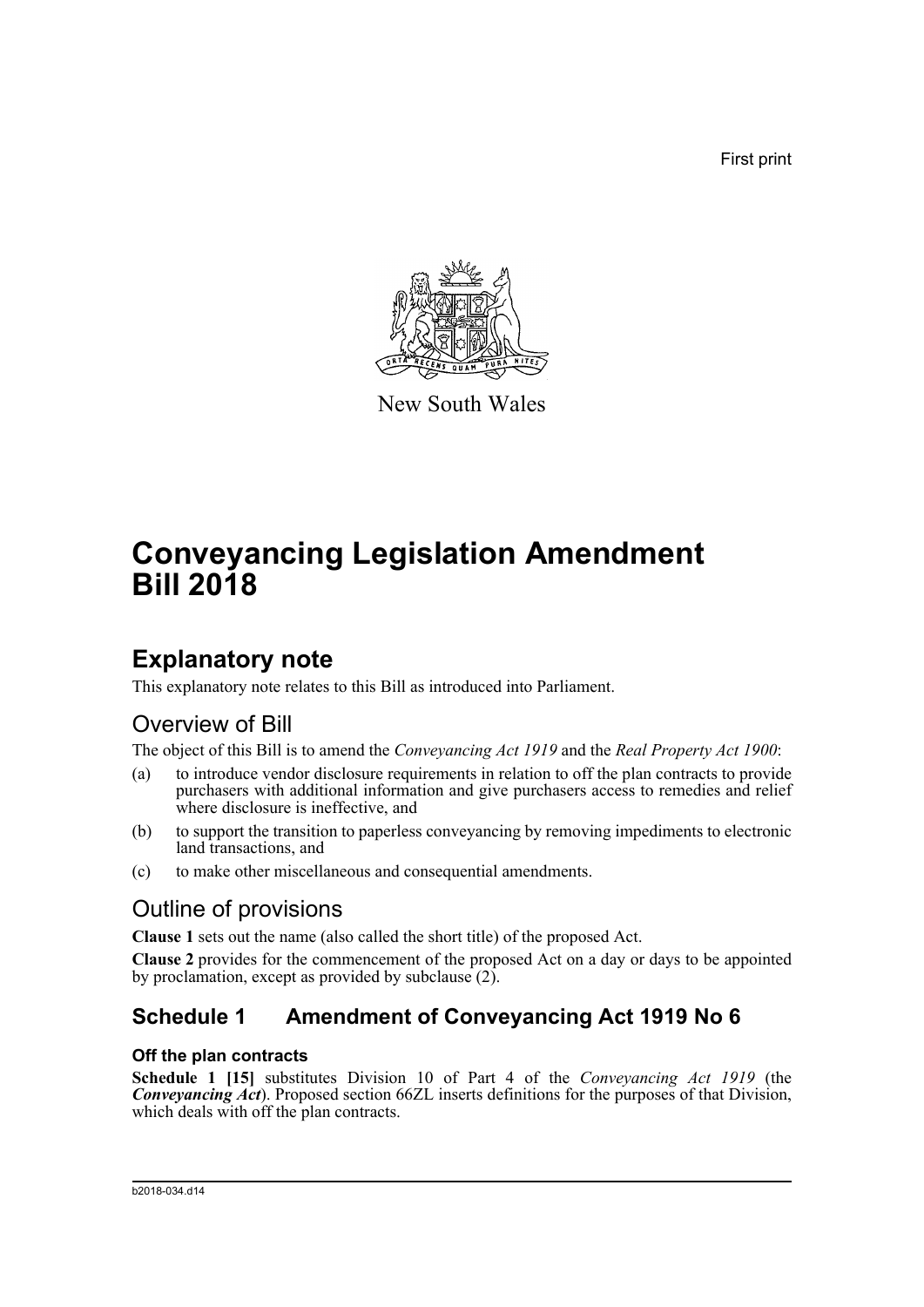Proposed section 66ZM requires the vendor under an off the plan contract to attach a disclosure statement to the contract before the contract is made. The disclosure statement includes a copy of a draft plan and other prescribed documents. **Schedule 1 [4]** extends the regulation-making power with respect to remedies and relief to remedies and relief available to a purchaser if the vendor fails or refuses to comply with proposed section 66ZM. **Schedule 1 [5]** makes a consequential amendment.

**Schedule 1 [9]** makes it an offence (with a maximum penalty of \$1,100) to publicly offer residential property for sale under an off the plan contract unless a copy of the proposed disclosure statement is available for inspection, along with all other documents required under section 66R of the Conveyancing Act. **Schedule 1 [8]** defines *disclosure statement* and *off the plan contract* for the purposes of that offence.

**Schedule 1 [10]** provides that the cooling off period ends at 5 pm on the tenth business day after the day on which an off the plan contract was made. **Schedule 1 [11]** enables the regulations to restrict the time by which a cooling off period under an off the plan contract may be shortened.

Proposed section 66ZN requires the vendor to serve a notice of changes on the purchaser at least 21 days before completion of the contract if the vendor becomes aware that the disclosure statement contains inaccuracies in a material particular. A *material particular* is defined in proposed section 66ZL to include any change to the draft plan or draft by-laws that will, or is likely to, adversely affect the use or enjoyment of the subject lot, any easement or covenant that will, or is likely to, adversely affect the use or enjoyment of the subject lot, any change to the schedule of finishes that will, or is likely to, adversely affect the use or enjoyment of the subject lot or any other prescribed matter, but does not include any matter excluded by the regulations.

Proposed section 66ZO provides the purchaser with a right to rescind if any change notified in the notice of changes is such that the purchaser would not have entered into the contract had the purchaser been aware of the change and would be materially prejudiced by the change. Similarly, proposed section 66ZP provides the purchaser with a right to rescind if, after receiving a copy of the registered plan and any other document that was registered with the plan, the disclosure statement that was attached to the contract includes inaccuracies in relation to a material particular such that the purchaser would not have entered into the contract had the purchaser been aware of the inaccuracy and would be materially prejudiced by the inaccuracy. If a notice of rescission is not served by the purchaser, the disclosure statement is taken to be amended to include the information notified in the notice of changes or the information in the registered plan.

Proposed section 66ZQ specifies that the notice of rescission must be served on the vendor no later than 14 days after receiving the notice of changes or the registered plan.

Proposed section 66ZR provides that on service of an effective notice of rescission, the contract is taken to be rescinded and the amount of the deposit paid under the contract is payable to the purchaser. *Deposit* is defined in proposed section 66ZL.

Currently, section 66ZL provides that a vendor under an off the plan contract may rescind the contract under a sunset clause (being a clause allowing the contract to be rescinded if the subject lot is not created by the date set out in the contract) only by application to the Supreme Court. Proposed section 66ZS substitutes that provision and extends its application to other sunset clauses, including clauses allowing the contract to be rescinded if the occupation certificate for the subject lot is not issued by a certain date or if any other event prescribed by the regulations does not happen by a certain date.

Proposed section 66ZT requires that any money paid by way of deposit or instalment under an off the plan contract must be held as trust money or controlled money in accordance with the relevant legislation. Any such money may be invested if it is lawful to do so, if the terms of the contract do not prevent the investment and if any interest accrued is paid into the trust or controlled money account.

Proposed section 66ZU makes certain savings and transitional arrangements and applies proposed Division 10 to residential property under the *Crown Land Management Act 2016*.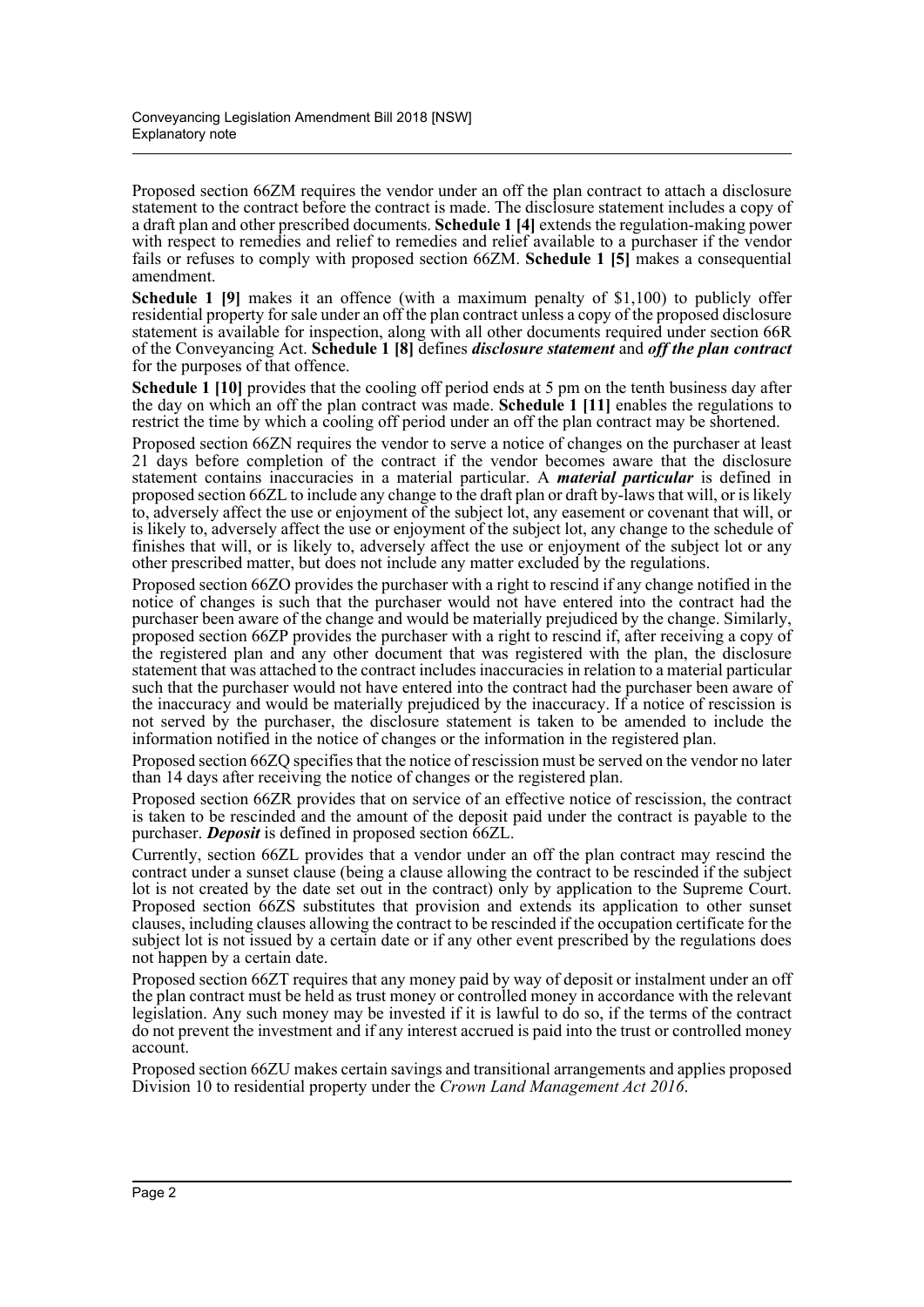### **Electronic land transactions**

**Schedule 1 [1]** inserts proposed section 6C, which provides that a reference in the Conveyancing Act to a contract or deed includes a reference to an electronic data file containing a contract or deed in an electronic form. It also enables the regulations to modify and make further provision for the application of the Act to electronic form contracts and deeds and makes provision for the application of the *Electronic Transactions Act 2000* to requirements under the Conveyancing Act.

**Schedule 1 [2]** makes it clear that a requirement for an instrument to be in writing under section 23C of the Conveyancing Act may be satisfied in electronic form. A requirement under that section for writing to be signed may be satisfied by electronic signature.

**Schedule 1 [3]** makes it clear that a deed may be created in electronic form and electronically signed and attested.

**Schedule 1 [6]** provides that a contract to sell or dispose of land is not invalidated or rendered unenforceable only because it has been created in electronic form and electronically signed or attested.

**Schedule 1 [16]** allows the service of notices by email, facsimile transmission or in any other prescribed manner. **Schedule 1 [12] and [13]** make consequential amendments.

### **Other amendments**

**Schedule 1 [7]** changes an incorrect reference to a provision of the *Real Property Act 1900* (the *RP Act*).

**Schedule 1 [14]** removes redundant provisions.

**Schedule 1 [18]** makes it clear that if an information agreement applies to information recorded in the Central Register on behalf of a participating party, that information must not be provided to a person or used by the Registrar-General, except as permitted by that agreement. **Schedule 1 [17]** simplifies the definition of a *participating party* as a person on whose behalf information is recorded in the Central Register.

## **Schedule 2 Amendment of Real Property Act 1900 No 25**

**Schedule 2 [2]** provides that the Registrar-General may cancel a certificate of title or certificates of title issued to a class of persons. Currently, the Registrar-General may only cancel a certificate of title on the request of the holder of the certificate. **Schedule 2 [3]** applies existing provisions in section 33AAA  $(3)$  (c) and (d) to the cancellation of a certificate of title in accordance with the proposed amendment in Schedule 2 [2]. Those provisions provide that a cancelled certificate of title has no force or effect for the purposes of a statutory requirement to lodge or produce a certificate of title to register a matter and that any such requirement is taken to be satisfied if the person who is recorded in the Register as having control of the right to deal in the land provides consent to the registration of the matter. Schedule 2 [3] also applies existing provisions in section 33AAA (4) and (5) relating to the manner in which that consent must be provided.

**Schedule 2 [5]** amends the definition of *registration* in section 33AB of the RP Act to include recordings, entries and notations made in the register of plans maintained under the Conveyancing Act, with the effect of enabling the Registrar-General to make a recording in the register of plans if the person who is recorded in the Register as having control of the right to deal in the land consents to the recording. Currently, that provision only applies to recordings, entries or notations in the Register, which is maintained under the RP Act. **Schedule 2 [4]** inserts a definition of *register of plans*.

**Schedule 2 [6]** provides that any document that supports the electronic lodgment of a dealing, memorandum, caveat or priority notice is not invalidated only because it has been executed electronically.

Currently, under section 56 (1) of the RP Act, the proprietor of the relevant land, estate or interest in land is required to execute a mortgage. **Schedule 2 [7]** provides that the Registrar-General may register a mortgage if satisfied that the mortgagee has signed the mortgage and the mortgagee has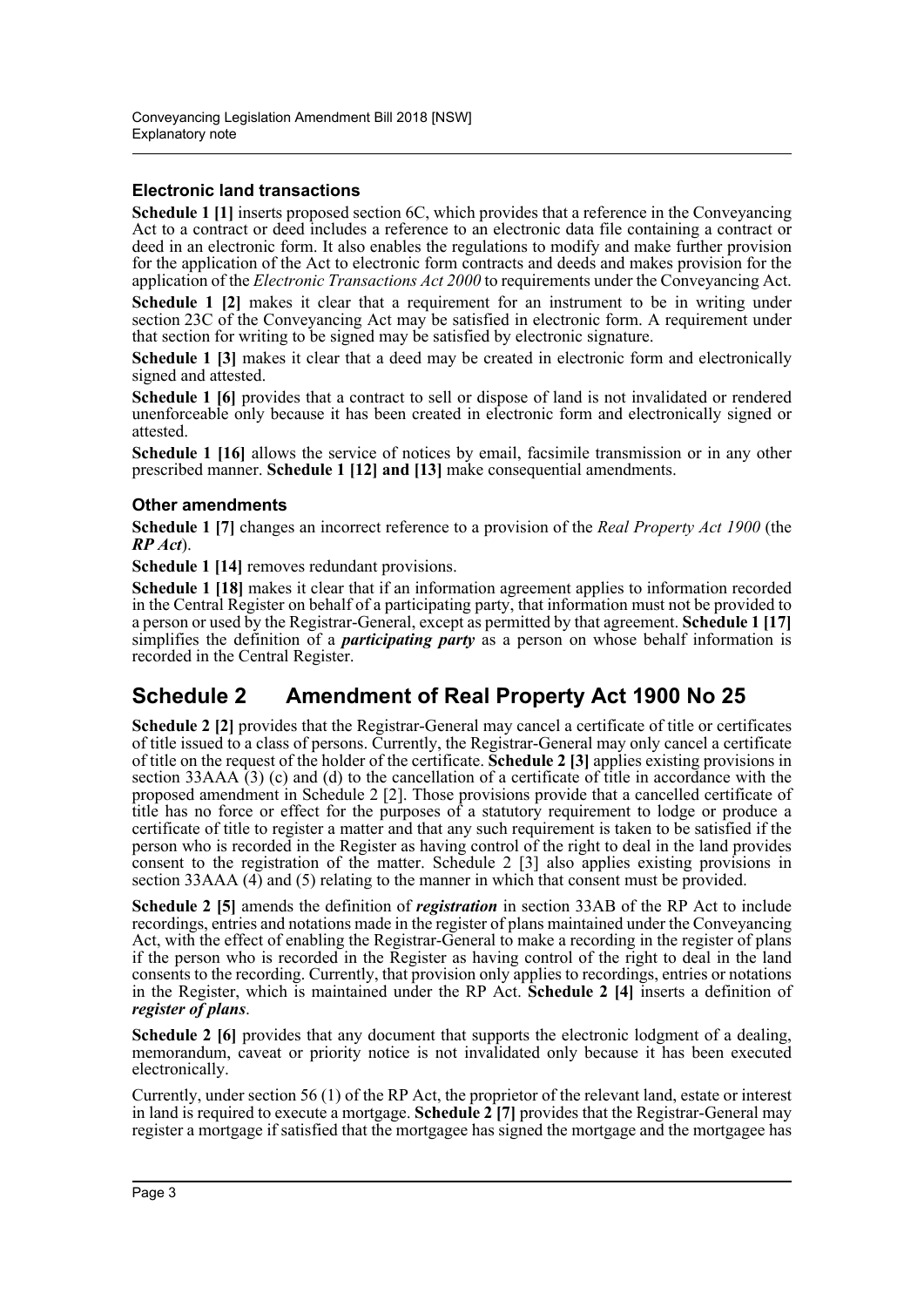certified that he or she holds a mortgage granted by the mortgagor and that the mortgage is held on the same terms as the mortgage lodged for registration. The proposed amendment will enable the Registrar-General to register a mortgage that has been executed electronically on behalf of the proprietor.

**Schedule 2 [8]–[10], [14] and [15]** provide that certain statements, caveats, notices, applications and other information may be verified in the manner approved by the Registrar-General, as an alternative to providing a statutory declaration.

Section 74W of the RP Act prevents the recording of any writ lodged during the period that a priority notice has effect, unless the person who lodged the notice gives consent. **Schedule 2 [11]– [13]** amend that section to allow the Registrar-General to register a transfer giving effect to a sale under a writ recorded before the lodgment of the notice. **Schedule 2 [16] and [17]** make consequential amendments.

**Schedule 2 [18]** makes it clear that a client authorisation produced in electronic form may also be electronically signed.

**Schedule 2 [1]** updates a reference to a repealed Act.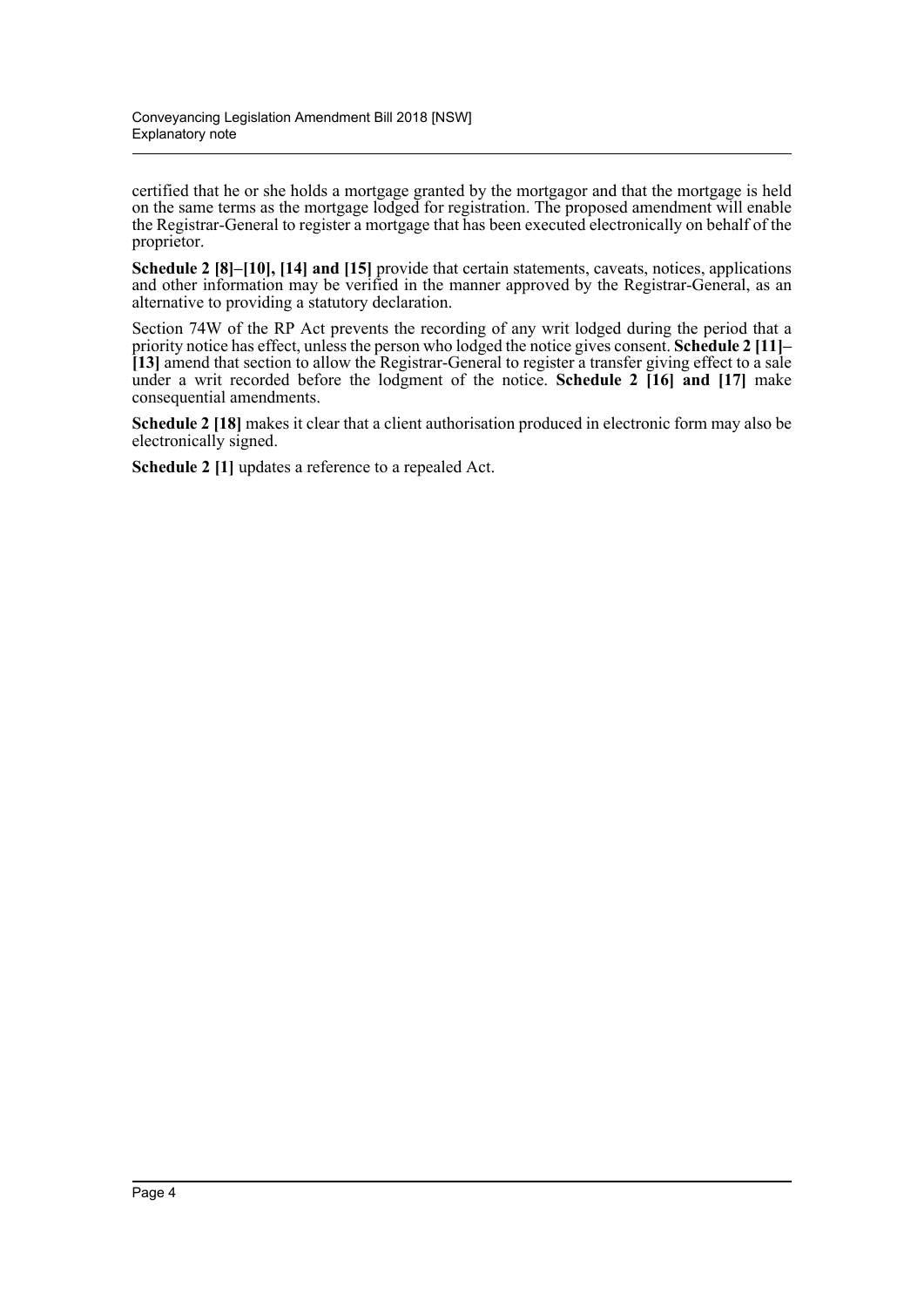First print



New South Wales

# **Conveyancing Legislation Amendment Bill 2018**

## **Contents**

| <b>Schedule 2</b> | Amendment of Real Property Act 1900 No 25 | 11   |
|-------------------|-------------------------------------------|------|
| Schedule 1        | Amendment of Conveyancing Act 1919 No 6   |      |
|                   | Commencement                              |      |
|                   | Name of Act                               |      |
|                   |                                           | Page |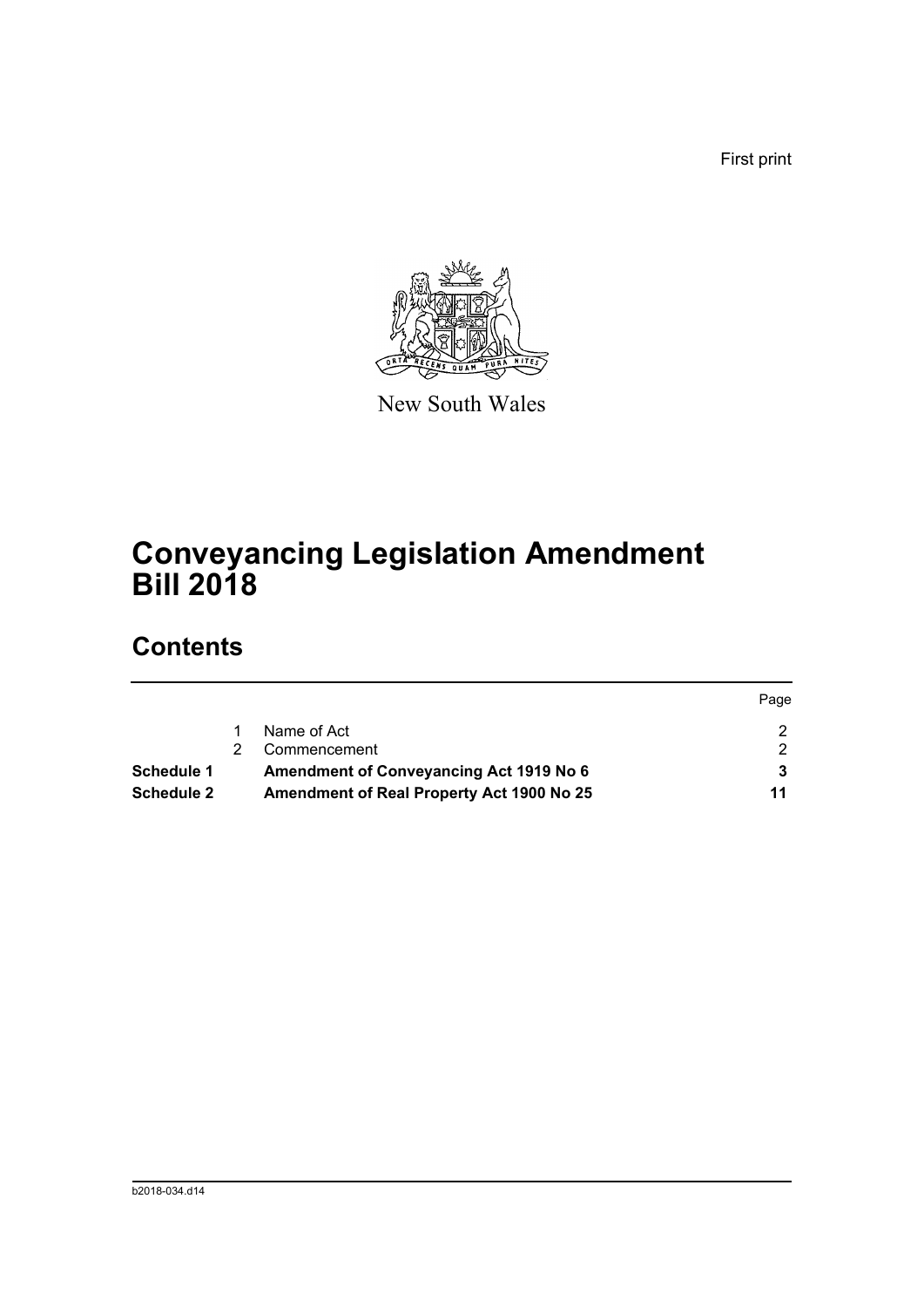

New South Wales

# **Conveyancing Legislation Amendment Bill 2018**

No , 2018

## **A Bill for**

An Act to amend the *Conveyancing Act 1919* and the *Real Property Act 1900* to introduce vendor disclosure requirements in relation to off the plan contracts and to support the transition to paperless conveyancing; and for other purposes.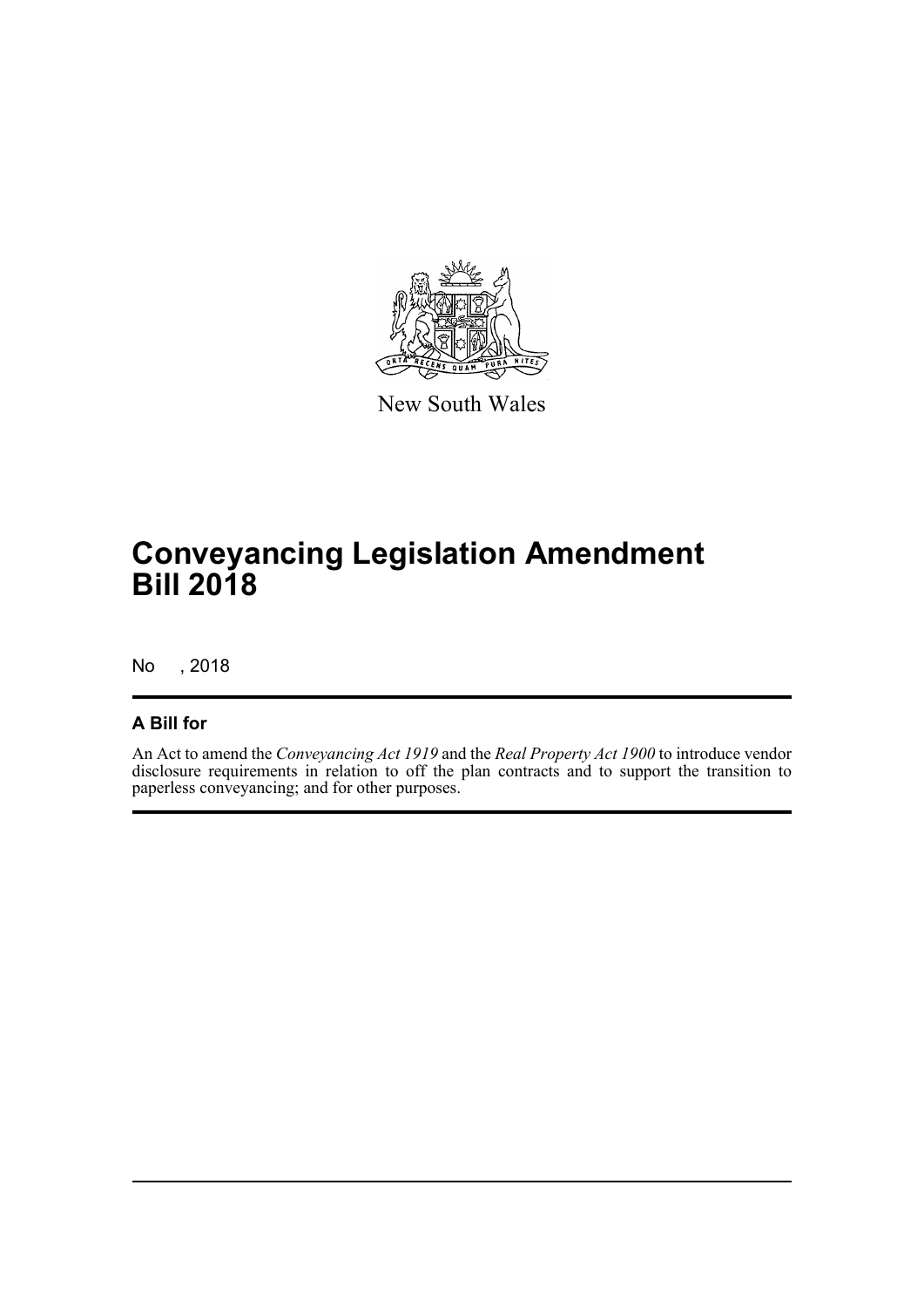Conveyancing Legislation Amendment Bill 2018 [NSW]

<span id="page-6-1"></span><span id="page-6-0"></span>

| The Legislature of New South Wales enacts: |  |
|--------------------------------------------|--|
|--------------------------------------------|--|

|   |                     | Name of Act<br>This Act is the <i>Conveyancing Legislation Amendment Act 2018</i> .                                 | 2<br>З |  |  |  |
|---|---------------------|---------------------------------------------------------------------------------------------------------------------|--------|--|--|--|
| 2 | <b>Commencement</b> |                                                                                                                     |        |  |  |  |
|   | (1)                 | Subject to subsection (2), this Act commences on a day or days to be appointed by<br>proclamation.                  | 5      |  |  |  |
|   | (2)                 | Schedule 1 [1]-[3], [6], [7], [12]-[14] and [16]-[18] and Schedule 2 commence on<br>the date of assent to this Act. | ٤      |  |  |  |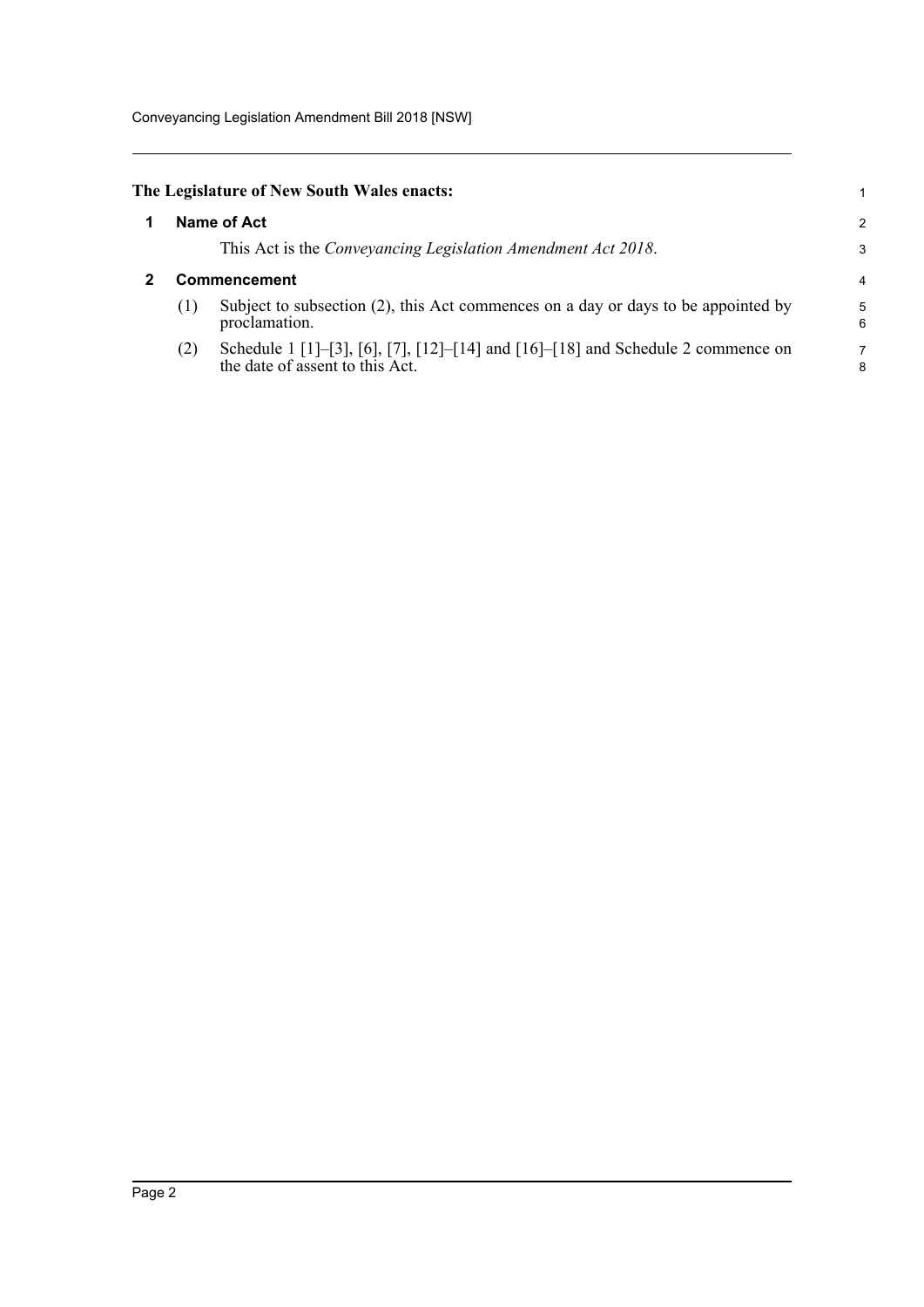## <span id="page-7-0"></span>**Schedule 1 Amendment of Conveyancing Act 1919 No 6** <sup>1</sup>

#### **[1] Section 6C** 2

Insert after section 6B: 3

#### **6C Electronic form documents and signatures** 4

- (1) A reference in this Act to a contract or deed includes a reference to an 5 electronic data file containing a contract or deed in an electronic form. 6
- (2) This Act applies to and in respect of contracts or deeds in an electronic form 7 in the same way as it applies to other contracts or deeds, subject to any 8 modifications prescribed by this Act or the regulations. 9
- (3) To avoid doubt, Division 2 of Part 2 of the *Electronic Transactions Act 2000* 10 applies to a requirement or permission under this Act for a document to be 11 verified, authenticated, attested or witnessed under the signature of a person 12 other than the author of the document, subject to any regulations under this 13  $Act.$  14
- (4) This section extends to contracts or deeds relating to land under the *Real* 15 *Property Act 1900.* 16
- (5) The regulations may, for the purposes of this Act, prescribe: 17
	- (a) what does and does not constitute an electronic signature or attestation, 18 and the contract of the contract of the contract of the contract of the contract of the contract of the contract of the contract of the contract of the contract of the contract of the contract of the contract of the contra
	- (b) any further requirements in relation to electronic signatures and 20 attestations. 21
- (6) If a contract is provided in electronic form, all other documents that are 22 required to be attached to the contract, or provided before completion of the 23 contract, may, despite any other provision in this Act or the regulations, also 24 be provided in electronic form if the document is clearly legible in that form. 25

### **[2] Section 23C Instruments required to be in writing** 26

Insert after section 23C (2): 27

(3) For the purposes of this section, a requirement for writing may be satisfied in 28 electronic form and a requirement for writing to be signed may be satisfied by 29 electronic signature. 30

### **[3] Section 38A** 31

Insert after section 38: 32

#### **38A Electronic form deeds** 33

A deed may be created in electronic form and electronically signed and 34 attested in accordance with this Part. 35

#### **[4] Section 52A Contracts for sale of land** 36

Insert ", section 66ZM" after "this section" where firstly occurring in section 52A (6) (a). 37

### **[5] Section 52A (6) (a)** 38

Omit "this section" where secondly occurring. Insert instead "either of those sections". 39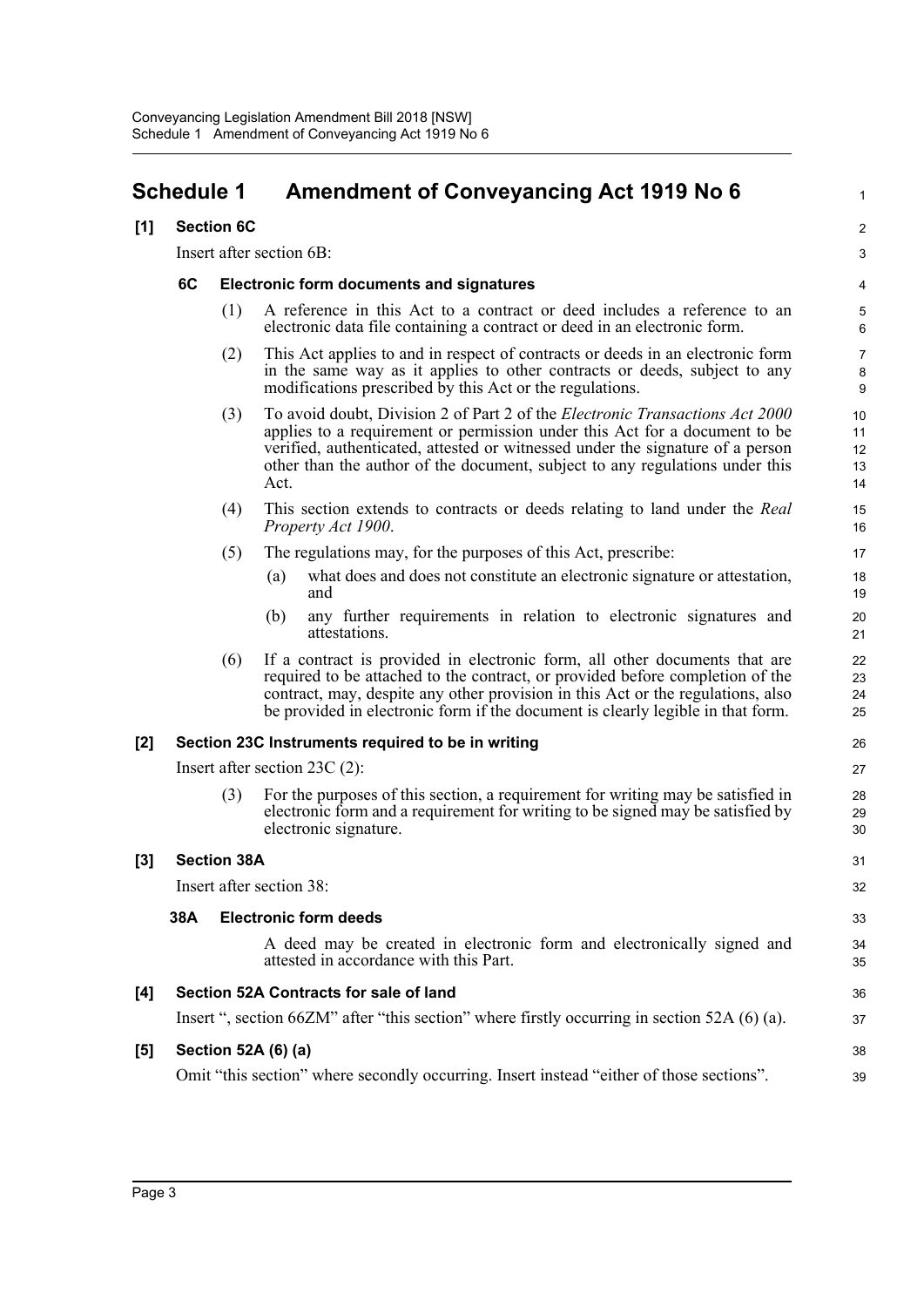| [6]    |                                 |     | Section 54A Contracts for sale etc of land to be in writing                                                                                                                            |                |
|--------|---------------------------------|-----|----------------------------------------------------------------------------------------------------------------------------------------------------------------------------------------|----------------|
|        | Insert after section $54A(3)$ : |     |                                                                                                                                                                                        | 2              |
|        | (4)                             |     | A contract referred to in subsection (1) is not invalidated or rendered<br>unenforceable only because it has been created in electronic form and<br>electronically signed or attested. | 5              |
| $[7]$  |                                 |     | Section 64 Satisfaction of covenants to produce deeds                                                                                                                                  | Е              |
|        |                                 |     | Omit "28M $(4)$ " from section 64 $(2)$ (b). Insert instead "28MF".                                                                                                                    |                |
| [8]    | <b>Section 66P Definitions</b>  |     |                                                                                                                                                                                        | ε              |
|        |                                 |     | Insert in alphabetical order in section 66P (1):                                                                                                                                       |                |
|        |                                 |     | <i>disclosure statement</i> has the meaning given by section 66ZM.<br>off the plan contract has the same meaning as in Division 10.                                                    | 10<br>11       |
| [9]    |                                 |     | Section 66R Preparation of proposed contract for sale of land                                                                                                                          | 12             |
|        |                                 |     | Insert at the end of section 66R $(2)$ (c):                                                                                                                                            | 13             |
|        |                                 |     | , and                                                                                                                                                                                  | 14             |
|        |                                 | (d) | in the case of an off the plan contract—a copy of the proposed<br>disclosure statement.                                                                                                | 15<br>16       |
| $[10]$ |                                 |     | <b>Section 66S Cooling off period</b>                                                                                                                                                  | 17             |
|        |                                 |     | Omit section 66S (3). Insert instead:                                                                                                                                                  | 18             |
|        | (3)                             |     | The cooling off period ends at 5 pm:                                                                                                                                                   | 19             |
|        |                                 | (a) | on the tenth business day after the day on which an off the plan contract<br>was made, or                                                                                              | 20<br>21       |
|        |                                 | (b) | in any other case—on the fifth business day after the day on which the<br>contract was made.                                                                                           | 22<br>23       |
| $[11]$ | <b>Section 66S (7)</b>          |     |                                                                                                                                                                                        | 24             |
|        | Insert after section $66S(6)$ : |     |                                                                                                                                                                                        | 25             |
|        | (7)                             |     | The regulations may prescribe the maximum length of time by which the<br>cooling off period for an off the plan contract may be shortened under<br>subsection $(5)$ .                  | 26<br>27<br>28 |
| [12]   |                                 |     | Sections 66U (5), 66ZD (5) and 66ZJ (6)                                                                                                                                                | 29             |
|        |                                 |     | Omit "or (without affecting the foregoing) by facsimile transmission" wherever occurring.                                                                                              | 30             |
| $[13]$ |                                 |     | Sections 66W (4) and 66ZF (4)                                                                                                                                                          | 31             |
|        |                                 |     | Omit the subsections. Insert instead:                                                                                                                                                  | 32             |
|        | (4)                             |     | A certificate may be given in a way prescribed by section 170.                                                                                                                         | 33             |
| $[14]$ |                                 |     | Section 66ZG Option void in certain circumstances                                                                                                                                      | 34             |
|        |                                 |     | Omit section $66ZG(1)(a)$ and $(1A)$ .                                                                                                                                                 | 35             |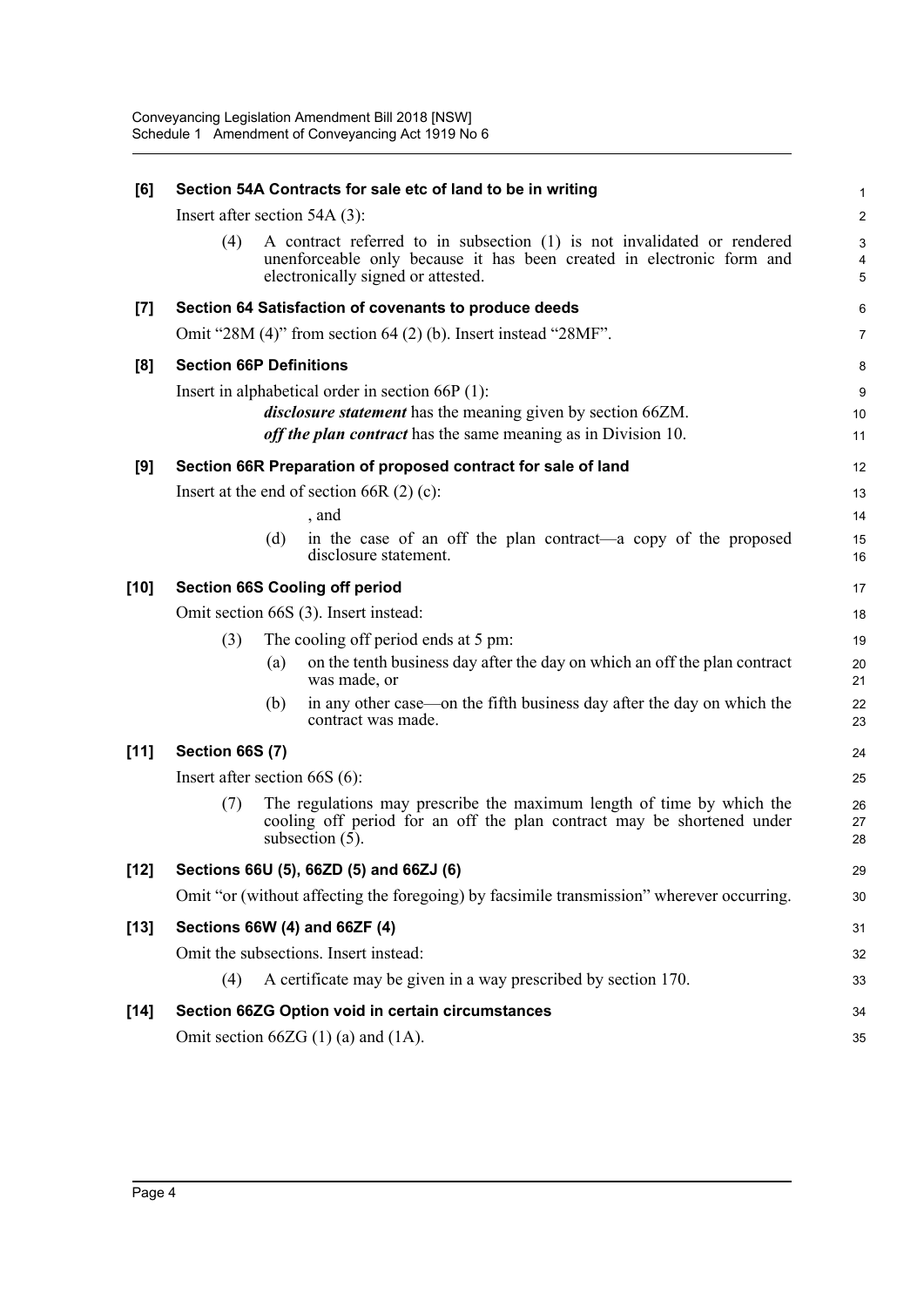| $[15]$ |                    | Part 4, Division 10 | Omit the Division. Insert instead:                                                                                                                                                                                                               | 1                          |
|--------|--------------------|---------------------|--------------------------------------------------------------------------------------------------------------------------------------------------------------------------------------------------------------------------------------------------|----------------------------|
|        |                    |                     |                                                                                                                                                                                                                                                  | 2                          |
|        | <b>Division 10</b> |                     | Off the plan contracts                                                                                                                                                                                                                           | G                          |
| 66ZL   |                    | <b>Definitions</b>  |                                                                                                                                                                                                                                                  | 4                          |
|        | (1)                |                     | In this Division:                                                                                                                                                                                                                                | 5                          |
|        |                    |                     | <i>deposit</i> includes an amount paid by the purchaser in relation to the purchase<br>price of a residential lot.                                                                                                                               | б<br>7                     |
|        |                    |                     | <i>disclosure statement</i> has the meaning given by section 66ZM.                                                                                                                                                                               | ε                          |
|        |                    |                     | <i>material particular</i> includes, but is not limited to, the following:                                                                                                                                                                       | ĉ                          |
|        |                    | (a)                 | a change to the draft plan that will, or is likely to, adversely affect the<br>use or enjoyment of the subject lot,                                                                                                                              | 10<br>11                   |
|        |                    | (b)                 | a provision of draft by-laws that will, or is likely to, adversely affect the<br>use or enjoyment of the subject lot,                                                                                                                            | 12<br>13                   |
|        |                    | (c)                 | an easement or covenant that will, or is likely to, adversely affect the use<br>or enjoyment of the subject lot,                                                                                                                                 | 14<br>15                   |
|        |                    | (d)                 | changes to the schedule of finishes that will, or are likely to, adversely<br>affect the use or enjoyment of the subject lot,                                                                                                                    | 16<br>17                   |
|        |                    | (e)                 | any other matter prescribed by the regulations,                                                                                                                                                                                                  | 18                         |
|        |                    |                     | but does not include matter excluded by the regulations.                                                                                                                                                                                         | 1 <sup>c</sup>             |
|        |                    |                     | off the plan contract means a contract for the sale of a residential lot (the<br><i>subject lot</i> ) that has not been created at the time the contract is entered into.                                                                        | 20<br>21                   |
|        |                    |                     | <i>purchaser, solicitor</i> and <i>vendor</i> have the same meanings as in Division 8.<br><i>residential lot</i> means a lot (whether a strata lot or otherwise) that is residential<br>property within the meaning of section 66Q.              | 22<br>23<br>24             |
|        | (2)                |                     | For the purposes of the definition of <i>off the plan contract</i> , a lot is created when<br>the plan creating the lot becomes a registered plan.                                                                                               | 25<br>26                   |
| 66ZM   |                    |                     | Documents to be attached to off the plan contract                                                                                                                                                                                                | 27                         |
|        | (1)                |                     | In addition to, and without limiting, section $52A(2)$ , a vendor under an off the<br>plan contract must, before the contract is signed by or on behalf of the<br>purchaser, attach to the contract a disclosure statement in the approved form. | 28<br>29<br>3 <sub>C</sub> |
|        | (2)                |                     | For the purposes of subsection $(1)$ , the <i>disclosure statement</i> includes:                                                                                                                                                                 | 31                         |
|        |                    | (a)                 | a copy of a draft plan, prepared by a registered surveyor, in the way and<br>containing the information prescribed by the regulations, and                                                                                                       | 32<br>33                   |
|        |                    | (b)                 | any other documents, or copies of documents, prescribed by the<br>regulations.                                                                                                                                                                   | 34<br>35                   |
|        | (3)                |                     | The requirement in subsection $(1)$ to attach a disclosure statement to an off the<br>plan contract is not contravened only because there are inaccuracies in the<br>disclosure statement at the time the statement is attached to the contract. | 36<br>37<br>38             |
|        | (4)                |                     | The regulations may make provision for or with respect to the remedies and<br>relief available to a purchaser under a contract for the sale of land for failure<br>or refusal to comply with any of the provisions of this section.              | 39<br>40<br>41             |
|        | (5)                |                     | Without limiting subsection (4), the remedies and relief may include remedies<br>and relief by way of rescission of the contract by the purchaser.                                                                                               | 42<br>43                   |
|        |                    |                     |                                                                                                                                                                                                                                                  |                            |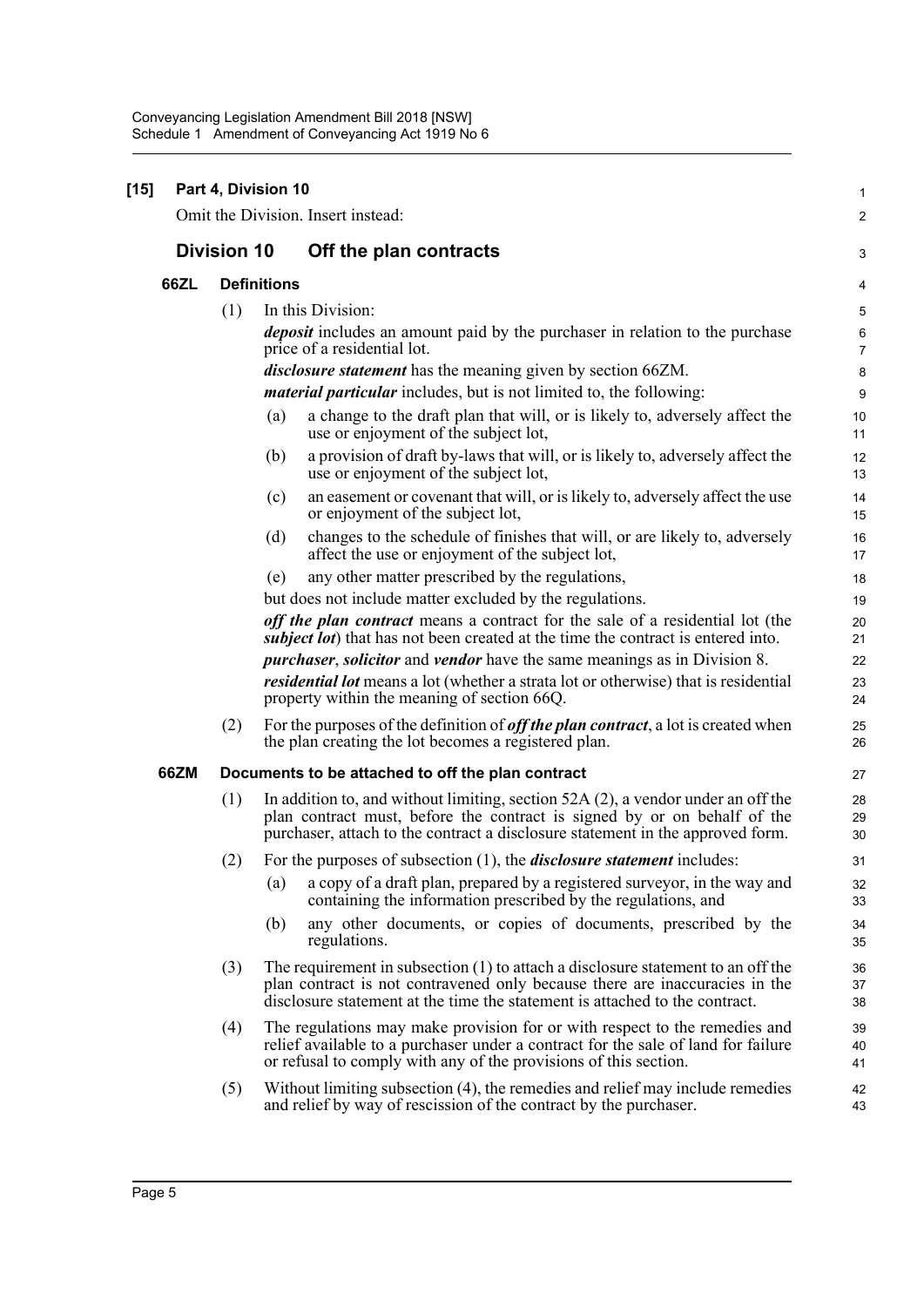|      | (6)                                                           |     | In this section, <i>registered surveyor</i> means a surveyor registered under the<br>Surveying and Spatial Information Act 2002.                                                                                                         | 2              |  |  |  |  |
|------|---------------------------------------------------------------|-----|------------------------------------------------------------------------------------------------------------------------------------------------------------------------------------------------------------------------------------------|----------------|--|--|--|--|
| 66ZN |                                                               |     | Service of notice of changes                                                                                                                                                                                                             | G              |  |  |  |  |
|      | (1)                                                           |     | The vendor must serve on the purchaser, at least 21 days before completion, a<br>notice of changes in the approved form in relation to the subject lot if the<br>vendor becomes aware the disclosure statement attached to the contract: | $\epsilon$     |  |  |  |  |
|      |                                                               | (a) | was inaccurate in relation to a material particular at the time the contract<br>was signed, or                                                                                                                                           | 7<br>ε         |  |  |  |  |
|      |                                                               | (b) | has become inaccurate in relation to a material particular after the<br>contract was signed.                                                                                                                                             | ς<br>10        |  |  |  |  |
|      | (2)                                                           |     | Notice may be served on a purchaser by serving it on a person who is<br>authorised under the off the plan contract as a representative of the purchaser.                                                                                 | 11<br>12       |  |  |  |  |
| 66ZO |                                                               |     | Purchaser's right to rescind after service of notice of changes                                                                                                                                                                          | 13             |  |  |  |  |
|      | (1)                                                           |     | The purchaser may, after receiving a notice of changes, rescind the contract if<br>a change notified in the notice of changes is such that the purchaser:                                                                                | 14<br>15       |  |  |  |  |
|      |                                                               | (a) | would not have entered into the contract had the purchaser been aware<br>of the change, and                                                                                                                                              | 16<br>17       |  |  |  |  |
|      |                                                               | (b) | would be materially prejudiced by the change.                                                                                                                                                                                            | 18             |  |  |  |  |
|      | (2)                                                           |     | If a notice of rescission is not served by the purchaser in accordance with<br>section 66ZQ, the disclosure statement is taken to be amended to include the<br>information notified in the notice of changes.                            | 19<br>20<br>21 |  |  |  |  |
| 66ZP | Purchaser's right to rescind after service of registered plan |     |                                                                                                                                                                                                                                          |                |  |  |  |  |
|      | (1)                                                           |     | A vendor under an off the plan contract must, before completion, serve on the<br>purchaser a copy of:                                                                                                                                    | 23<br>24       |  |  |  |  |
|      |                                                               | (a) | the registered plan, and                                                                                                                                                                                                                 | 25             |  |  |  |  |
|      |                                                               | (b) | any other document that was registered with the plan.                                                                                                                                                                                    | 26             |  |  |  |  |
|      | (2)                                                           |     | The purchaser is not required to complete the contract earlier than 21 days<br>after receiving copies of the registered plan and other documents served in<br>accordance with subsection (1).                                            | 27<br>28<br>29 |  |  |  |  |
|      | (3)                                                           |     | The purchaser may, after receiving the registered plan and other documents,<br>rescind the contract if the disclosure statement includes any inaccuracy in<br>relation to a material particular such that the purchaser:                 | 30<br>31<br>32 |  |  |  |  |
|      |                                                               | (a) | would not have entered into the contract had the purchaser been aware<br>of the inaccuracy, and                                                                                                                                          | 33<br>34       |  |  |  |  |
|      |                                                               | (b) | would be materially prejudiced by the inaccuracy.                                                                                                                                                                                        | 35             |  |  |  |  |
|      | (4)                                                           |     | If a notice of rescission is not served by the purchaser in accordance with<br>section 66ZQ, the disclosure statement is taken to be amended to include the<br>information in the registered plan and other documents.                   | 36<br>37<br>38 |  |  |  |  |
|      | (5)                                                           |     | In this section, <i>disclosure statement</i> means the disclosure statement that was<br>attached to the contract under section 66ZM and, if relevant, as amended under<br>section $66ZO(2)$ .                                            | 39<br>40<br>41 |  |  |  |  |
| 66ZQ |                                                               |     | <b>Notice of rescission</b>                                                                                                                                                                                                              | 42             |  |  |  |  |
|      | (1)                                                           |     | A notice of rescission must be in writing and served on the vendor no later than<br>14 days after receiving the notice of changes in accordance with section 66ZO<br>or the registered plan in accordance with section 66ZP.             | 43<br>44<br>45 |  |  |  |  |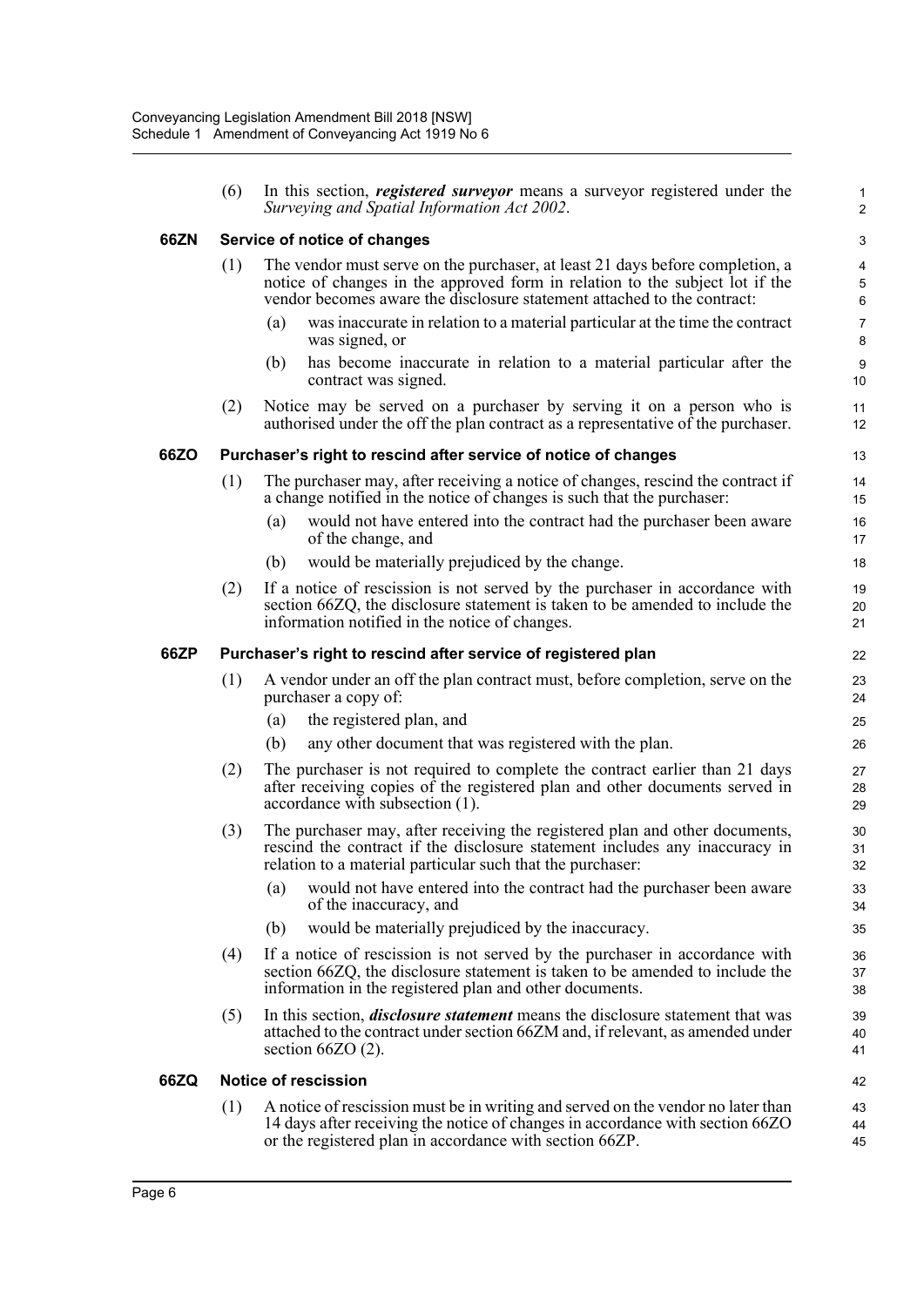|      | (2) |                                                                                         | The notice of rescission must be signed by:                                                                                                                                                                      |                |  |  |  |
|------|-----|-----------------------------------------------------------------------------------------|------------------------------------------------------------------------------------------------------------------------------------------------------------------------------------------------------------------|----------------|--|--|--|
|      |     | (a)                                                                                     | the purchaser or the purchaser's solicitor, or                                                                                                                                                                   | 2              |  |  |  |
|      |     | (b)                                                                                     | if there is more than one purchaser, each of the purchasers or their<br>respective solicitors.                                                                                                                   | 4              |  |  |  |
|      | (3) |                                                                                         | The notice of rescission must be served on:                                                                                                                                                                      | 5              |  |  |  |
|      |     | (a)                                                                                     | the vendor or the vendor's solicitor, or                                                                                                                                                                         | б              |  |  |  |
|      |     | (b)                                                                                     | if there is more than one vendor, any one of the vendors or the solicitor<br>of any of the vendors.                                                                                                              | 7<br>ε         |  |  |  |
|      | (4) |                                                                                         | Service of a notice under this section may be effected in accordance with<br>section 170 or at the address of the vendor shown in the contract or in<br>accordance with the service provisions in the contract.  | ξ<br>10<br>11  |  |  |  |
| 66ZR |     |                                                                                         | Consequences of rescission after service of notice of changes                                                                                                                                                    | 12             |  |  |  |
|      | (1) |                                                                                         | On service of an effective notice of rescission in accordance with<br>section 66ZQ, the off the plan contract is taken to be rescinded ab initio.                                                                | 13<br>14       |  |  |  |
|      | (2) |                                                                                         | The amount of the deposit paid under the contract is payable to the purchaser.                                                                                                                                   | 15             |  |  |  |
| 66ZS |     |                                                                                         | <b>Rescission under sunset clauses</b>                                                                                                                                                                           | 16             |  |  |  |
|      | (1) | In this section:                                                                        |                                                                                                                                                                                                                  |                |  |  |  |
|      |     | <i>subject lot</i> means the residential lot being sold under an off the plan contract. |                                                                                                                                                                                                                  |                |  |  |  |
|      |     | sunset clause means a provision of an off the plan contract that provides for           |                                                                                                                                                                                                                  |                |  |  |  |
|      |     | date.                                                                                   | the contract to be rescinded if the sunset event does not occur by the sunset                                                                                                                                    | 20<br>21       |  |  |  |
|      |     |                                                                                         | sunset date means the date set out in the off the plan contract as the latest date<br>(subject to any extension provided for in the contract) by which the sunset<br>event must occur.                           | 22<br>23<br>24 |  |  |  |
|      |     |                                                                                         | sunset event means the creation of the subject lot, the issue of the occupation<br>certificate in relation to the subject lot or another event prescribed by the<br>regulations.                                 | 25<br>26<br>27 |  |  |  |
|      | (2) |                                                                                         | For the purposes of this section:                                                                                                                                                                                | 28             |  |  |  |
|      |     | (a)                                                                                     | <i>rescind</i> includes terminate or otherwise bring to an end, and                                                                                                                                              | 29             |  |  |  |
|      |     | (b)                                                                                     | a lot is created when the plan creating the lot becomes a registered plan.                                                                                                                                       | 3 <sub>C</sub> |  |  |  |
|      | (3) | if:                                                                                     | A vendor may rescind an off the plan contract under a sunset clause, but only                                                                                                                                    | 31<br>32       |  |  |  |
|      |     | (a)                                                                                     | each purchaser under the contract, at any time after being served with<br>the notice under subsection (4), consents in writing to the rescission, or                                                             | 33<br>34       |  |  |  |
|      |     | (b)                                                                                     | the vendor has obtained an order of the Supreme Court under this<br>section permitting the vendor to rescind the contract under the sunset<br>clause, or                                                         | 35<br>36<br>37 |  |  |  |
|      |     | (c)                                                                                     | the regulations otherwise permit the vendor to rescind the contract<br>under the sunset clause.                                                                                                                  | 38<br>39       |  |  |  |
|      | (4) |                                                                                         | It is a term of an off the plan contract that a vendor who is proposing to rescind                                                                                                                               | 40             |  |  |  |
|      |     |                                                                                         | the contract under a sunset clause must serve each purchaser under the contract                                                                                                                                  | 41             |  |  |  |
|      |     |                                                                                         | notice in writing at least 28 days before the proposed rescission that specifies<br>why the vendor is proposing to rescind the contract and the reason for the<br>sunset event not occurring by the sunset date. | 42<br>43<br>44 |  |  |  |
|      |     |                                                                                         |                                                                                                                                                                                                                  |                |  |  |  |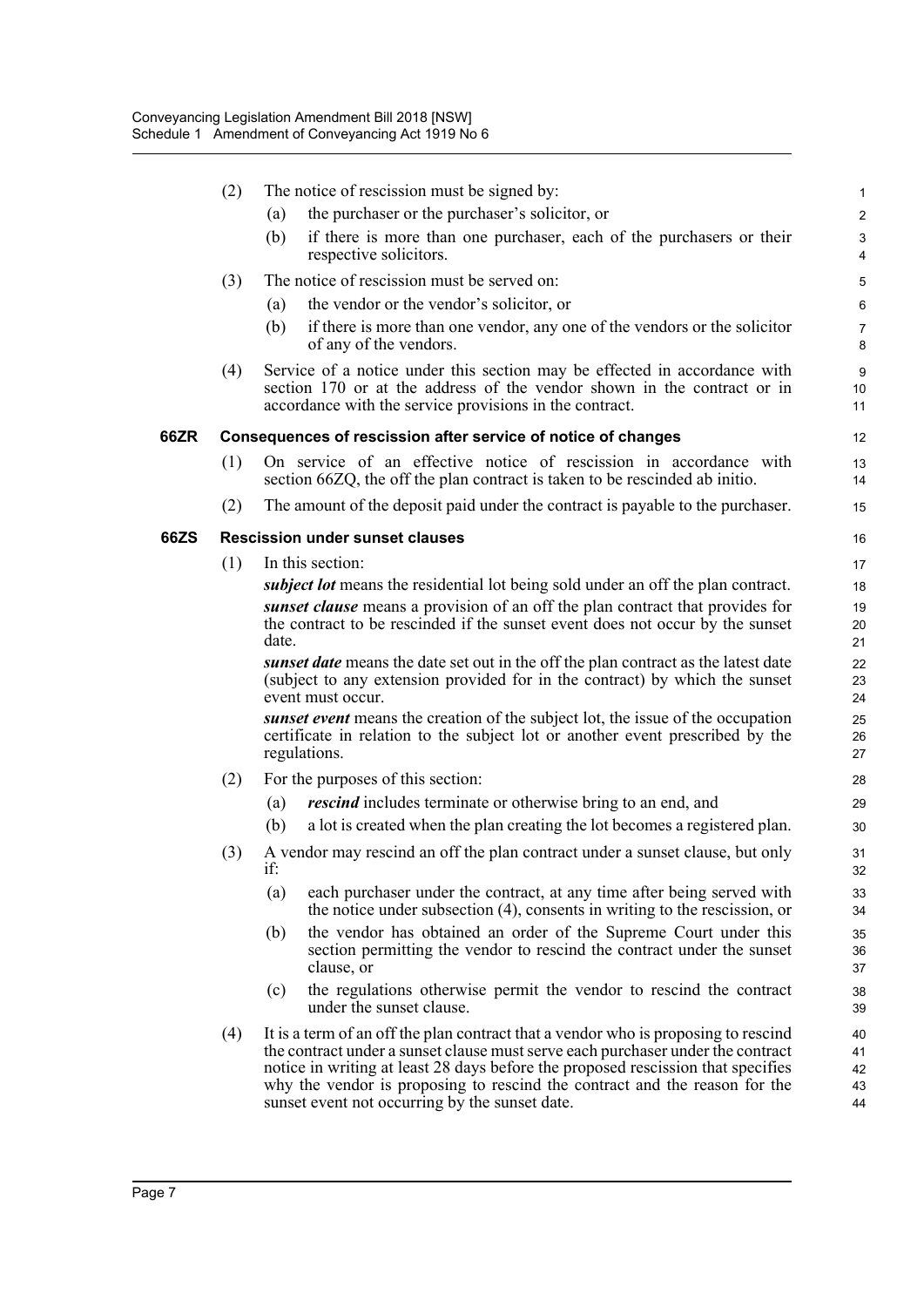|      | (5)  |     | A sunset clause cannot automatically rescind an off the plan contract and, if it<br>purports to do so, it is to be read as if it instead permits the contract to be<br>rescinded on or after the sunset date in accordance with this section.                                                      | 2<br>З                                                   |
|------|------|-----|----------------------------------------------------------------------------------------------------------------------------------------------------------------------------------------------------------------------------------------------------------------------------------------------------|----------------------------------------------------------|
|      | (6)  |     | The Supreme Court may, on the application of a vendor under an off the plan<br>contract, make an order permitting the vendor to rescind the contract under a<br>sunset clause, but only if the vendor satisfies the Court that making the order<br>is just and equitable in all the circumstances. | $\overline{\mathcal{L}}$<br>$\epsilon$<br>$\overline{7}$ |
|      | (7)  |     | In determining whether it is just and equitable in all the circumstances, the<br>Court is to take the following into account:                                                                                                                                                                      | ε<br>ς                                                   |
|      |      | (a) | the terms of the off the plan contract,                                                                                                                                                                                                                                                            | 10                                                       |
|      |      | (b) | whether the vendor has acted unreasonably or in bad faith,                                                                                                                                                                                                                                         | 11                                                       |
|      |      | (c) | the reason for the sunset event not occurring by the sunset date,                                                                                                                                                                                                                                  | 12                                                       |
|      |      | (d) | the likely date on which the sunset event will occur,                                                                                                                                                                                                                                              | 13                                                       |
|      |      | (e) | whether the subject lot has increased in value,                                                                                                                                                                                                                                                    | 14                                                       |
|      |      | (f) | the effect of the rescission on each purchaser,                                                                                                                                                                                                                                                    | 15                                                       |
|      |      | (g) | any other matter the Court considers to be relevant,                                                                                                                                                                                                                                               | 16                                                       |
|      |      | (h) | any other matter prescribed by the regulations.                                                                                                                                                                                                                                                    | 17                                                       |
|      | (8)  |     | The vendor is liable to pay the costs of a purchaser in relation to the<br>proceedings for an order under this section unless the vendor satisfies the<br>Court the purchaser unreasonably withheld consent to the rescission of the off<br>the plan contract under the sunset clause.             | 18<br>1 <sup>c</sup><br>20<br>21                         |
|      | (9)  |     | Notice may be served on a purchaser by serving it on a person who is<br>authorised under the off the plan contract as a representative of the purchaser.                                                                                                                                           | 22<br>23                                                 |
|      | (10) |     | A provision in an off the plan contract has no effect to the extent that it is<br>inconsistent with this section.                                                                                                                                                                                  | 24<br>25                                                 |
|      | (11) |     | Nothing in this section limits:                                                                                                                                                                                                                                                                    | 26                                                       |
|      |      | (a) | the Court's power to award damages against the vendor if an order<br>permitting the vendor to rescind the contract under a sunset clause is<br>made under subsection $(6)$ , or                                                                                                                    | 27<br>28<br>29                                           |
|      |      | (b) | any right that a purchaser may have to rescind an off the plan contract<br>under a sunset clause.                                                                                                                                                                                                  | 30<br>31                                                 |
| 66ZT |      |     | Deposit and instalments to be held as trust or controlled money                                                                                                                                                                                                                                    | 32                                                       |
|      | (1)  |     | Any money paid by the purchaser by way of deposit or instalment under an off<br>the plan contract must be held:                                                                                                                                                                                    | 33<br>34                                                 |
|      |      | (a) | as trust money by a real estate agent in accordance with the <i>Property</i> ,<br>Stock and Business Agents Act 2002, or                                                                                                                                                                           | 35<br>36                                                 |
|      |      | (b) | as trust money by a licensed conveyancer in accordance with the<br>Conveyancers Licensing Act 2003, or                                                                                                                                                                                             | 37<br>38                                                 |
|      |      | (c) | as trust money or controlled money by a law practice in accordance with<br>the Legal Profession Uniform Law (NSW).                                                                                                                                                                                 | 39<br>40                                                 |
|      | (2)  |     | Any money held as trust money or controlled money in accordance with<br>subsection $(1)$ may be invested if:                                                                                                                                                                                       | 41<br>42                                                 |
|      |      | (a) | the investment is carried out in accordance with the relevant law under<br>which the money is held, and                                                                                                                                                                                            | 43<br>44                                                 |
|      |      | (b) | the terms of the off the plan contract do not prevent the investment, and                                                                                                                                                                                                                          | 45                                                       |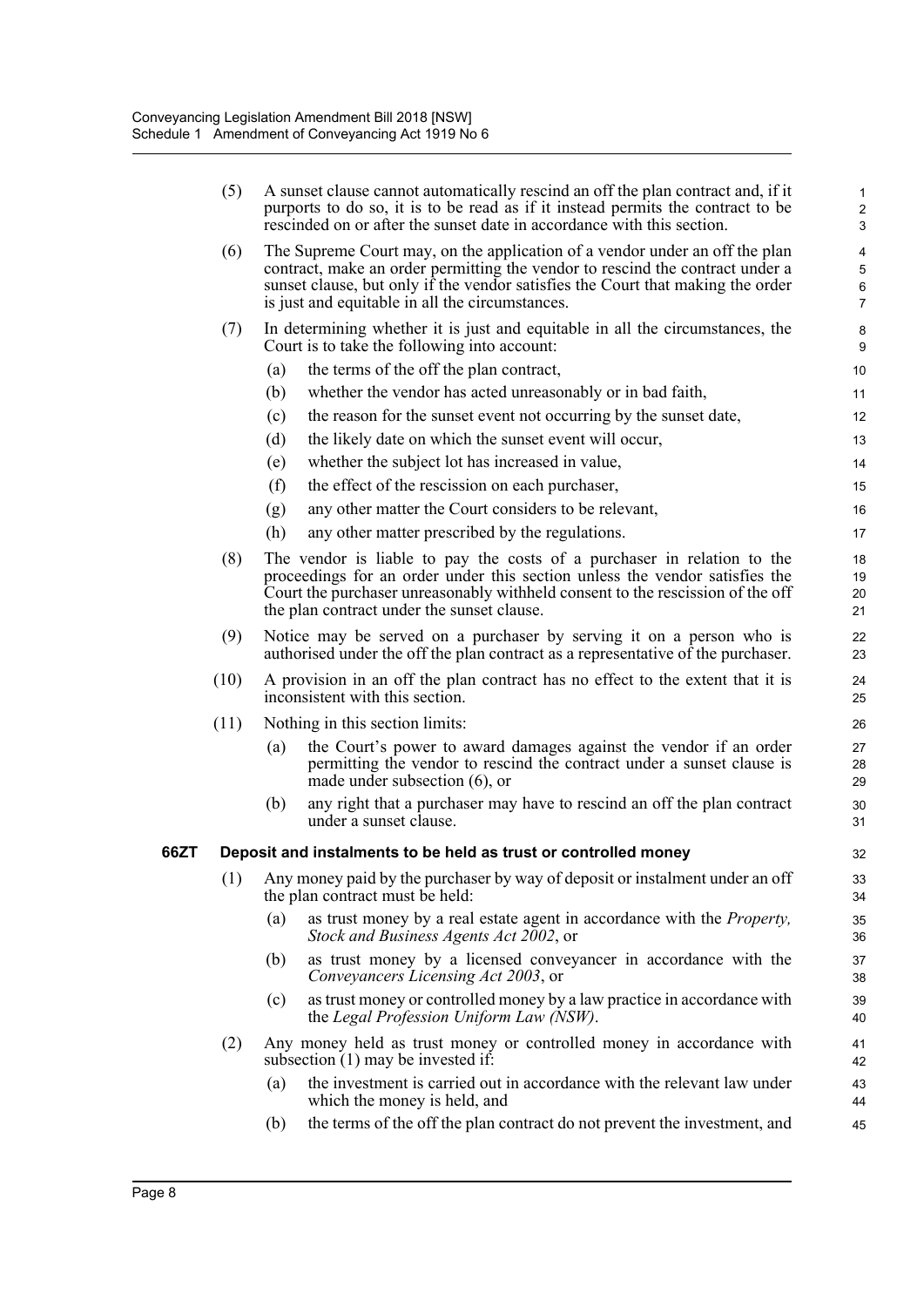|        |      |     | (c) | any interest accrued from the investment is paid into the trust or<br>controlled money account on maturity or otherwise.                                                                                                                                | 2                    |
|--------|------|-----|-----|---------------------------------------------------------------------------------------------------------------------------------------------------------------------------------------------------------------------------------------------------------|----------------------|
|        |      | (3) |     | Nothing in this section affects a deposit or instalment being paid by way of<br>deposit bond, bank guarantee or other similar arrangement.                                                                                                              | G<br>4               |
|        | 66ZU |     |     | <b>Operation of Division 10</b>                                                                                                                                                                                                                         | 5                    |
|        |      | (1) |     | This Division extends to residential property under the provisions of the<br>Crown Land Management Act 2016 or any other Act, whether or not it deals<br>with the conveyance or transfer of land.                                                       | $\epsilon$<br>7<br>ε |
|        |      | (2) |     | This Division (other than section 66ZR) does not apply to a contract made<br>before the commencement of this Division (as substituted by the<br>Conveyancing Legislation Amendment Act 2018).                                                           | ς<br>10<br>11        |
|        |      | (3) |     | Section 66ZR (as inserted by the Conveyancing Legislation Amendment Act<br>$2018$ ) applies to a contract, whether made before or after the substitution of<br>this Division by the Conveyancing Legislation Amendment Act 2018.                        | 12<br>13<br>14       |
|        |      | (4) |     | This Division, or a provision of this Division prescribed by the regulations,<br>does not apply to vendors, purchasers, contracts or land prescribed by the<br>regulations or in circumstances prescribed by the regulations.                           | 15<br>16<br>17       |
|        |      | (5) |     | A provision of an off the plan contract or any other agreement or arrangement<br>is void if it would, but for this subsection, have the effect of excluding,<br>modifying or restricting the operation of this Division.                                | 18<br>19<br>20       |
|        |      | (6) |     | This Division does not affect any right or remedy available otherwise than<br>under this Division.                                                                                                                                                      | 21<br>22             |
|        |      | (7) |     | This Division binds the Crown.                                                                                                                                                                                                                          | 23                   |
| [16]   |      |     |     | <b>Section 170 Service of notices</b>                                                                                                                                                                                                                   | 24                   |
|        |      |     |     | Insert at the end of section $170(1)(d)$ :                                                                                                                                                                                                              | 25                   |
|        |      |     |     | , or                                                                                                                                                                                                                                                    | 26                   |
|        |      |     | (e) | if emailed to an email address specified by the person to be served for<br>the service of notices of that kind, or                                                                                                                                      | 27<br>28             |
|        |      |     | (f) | if sent by facsimile transmission to a facsimile number specified by the<br>person to be served for the service of notices of that kind, or                                                                                                             | 29<br>3 <sub>C</sub> |
|        |      |     | (g) | if served in any other manner authorised by the regulations for the<br>service of notices of that kind.                                                                                                                                                 | 31<br>32             |
| $[17]$ |      |     |     | <b>Section 205 Definitions</b>                                                                                                                                                                                                                          | 33                   |
|        |      |     |     | Omit the definition of <i>participating party</i> . Insert in alphabetical order:                                                                                                                                                                       | 34                   |
|        |      |     |     | participating party means a person on whose behalf information is recorded<br>in the Central Register.                                                                                                                                                  | 35<br>36             |
| [18]   |      |     |     | Section 208 Access to information in the Central Register                                                                                                                                                                                               | 37                   |
|        |      |     |     | Omit section 208 (2) and (3). Insert instead:                                                                                                                                                                                                           | 38                   |
|        |      | (2) |     | If an information agreement applies to information recorded in the Central<br>Register on behalf of a participating party, that information must not be<br>provided to a person under this section except as permitted by the information<br>agreement. | 39<br>40<br>41<br>42 |
|        |      | (3) |     | If an information agreement applies to information recorded in the Central<br>Register on behalf of a participating party, the Registrar-General must not use,                                                                                          | 43<br>44             |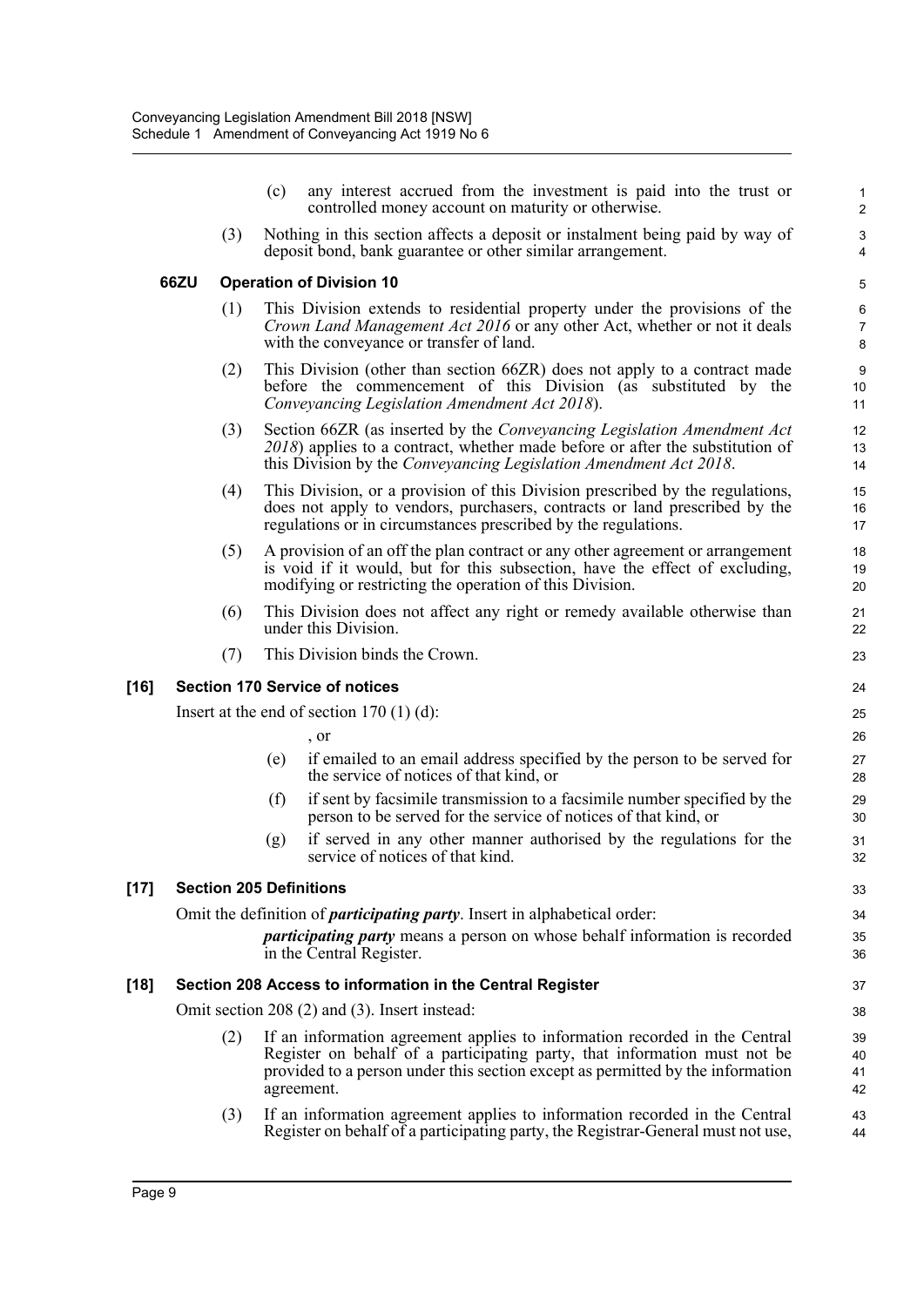permit the use of or permit access to the information except as permitted by the information agreement.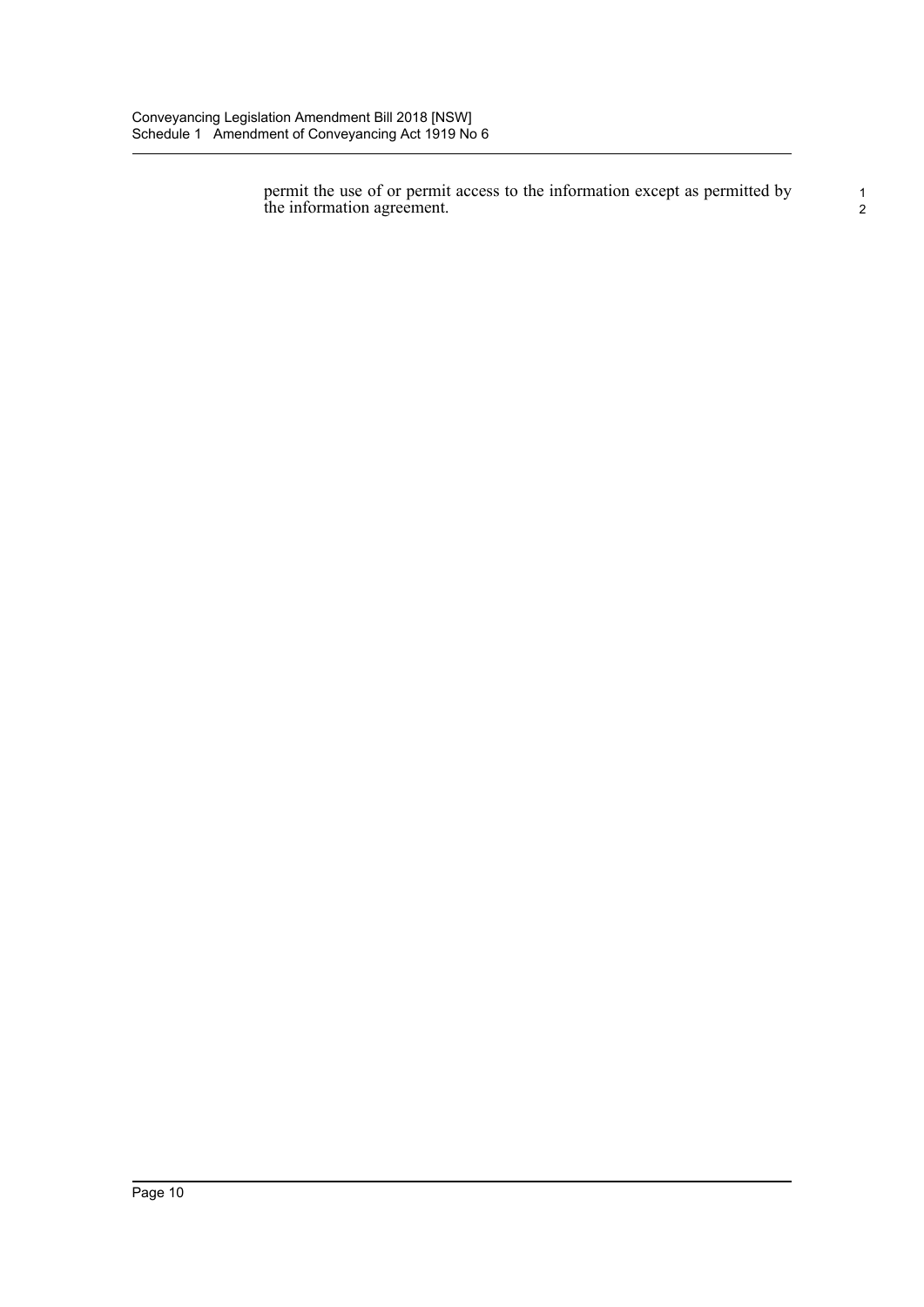<span id="page-15-0"></span>

|       | <b>Schedule 2</b>               |                                | <b>Amendment of Real Property Act 1900 No 25</b>                                                                                                                                                                                                                                                                                        |                            |  |  |  |  |  |
|-------|---------------------------------|--------------------------------|-----------------------------------------------------------------------------------------------------------------------------------------------------------------------------------------------------------------------------------------------------------------------------------------------------------------------------------------|----------------------------|--|--|--|--|--|
| [1]   |                                 |                                | Sections 3 (1) (a) (definition of "Law practice") and 107 (8)                                                                                                                                                                                                                                                                           |                            |  |  |  |  |  |
|       |                                 |                                | Omit "Legal Profession Act 2004" wherever occurring.                                                                                                                                                                                                                                                                                    |                            |  |  |  |  |  |
|       |                                 |                                | Insert instead "Legal Profession Uniform Law (NSW)".                                                                                                                                                                                                                                                                                    |                            |  |  |  |  |  |
| $[2]$ |                                 |                                | Section 33AA Non-issue and cancellation of certificates of title                                                                                                                                                                                                                                                                        |                            |  |  |  |  |  |
|       |                                 | Insert after section 33AA (2): |                                                                                                                                                                                                                                                                                                                                         |                            |  |  |  |  |  |
|       | (2A)                            |                                | The Registrar-General may cancel a certificate of title, or certificates of title<br>issued to a class of persons, and make an entry in the Register in accordance<br>with subsection $(2)$ (as if a certificate of title had not been issued).                                                                                         | 7<br>ę<br>ξ                |  |  |  |  |  |
| [3]   |                                 |                                | Section 33AA (3A) and (3B)                                                                                                                                                                                                                                                                                                              | 10                         |  |  |  |  |  |
|       |                                 |                                | Insert after section 33AA (3):                                                                                                                                                                                                                                                                                                          | 11                         |  |  |  |  |  |
|       | (3A)                            |                                | On and from the day on which a certificate of title is cancelled:                                                                                                                                                                                                                                                                       | 12                         |  |  |  |  |  |
|       |                                 | (a)                            | the certificate of title has no force or effect for the purposes of a<br>statutory requirement for the lodgment or production of a certificate of<br>title imposed in connection with the registration of a matter, and                                                                                                                 | 13<br>14<br>15             |  |  |  |  |  |
|       |                                 | (b)                            | a statutory requirement for the lodgment or production of a certificate<br>of title imposed in connection with the registration of a matter is taken<br>to be satisfied by the person recorded in the Register as the person<br>having control of the right to deal in the land providing consent to the<br>registration of the matter. | 16<br>17<br>18<br>19<br>20 |  |  |  |  |  |
|       | (3B)                            |                                | Section 33AAA (4) and (5) apply to a consent referred to in<br>subsection $(3A)$ (b) in the same way as they apply to a consent referred to in<br>section $33AAA(3)$ (d).                                                                                                                                                               | 21<br>22<br>23             |  |  |  |  |  |
| [4]   |                                 |                                | Section 33AB Alternative to production of a certificate of title                                                                                                                                                                                                                                                                        | 24                         |  |  |  |  |  |
|       |                                 |                                | Insert in alphabetical order in section 33AB (4):                                                                                                                                                                                                                                                                                       | 25                         |  |  |  |  |  |
|       |                                 |                                | <i>register of plans</i> has the same meaning as in the <i>Conveyancing (General)</i><br>Regulation 2018.                                                                                                                                                                                                                               | 26<br>27                   |  |  |  |  |  |
| [5]   |                                 |                                | Section 33AB (4), definition of "registration"                                                                                                                                                                                                                                                                                          | 28                         |  |  |  |  |  |
|       |                                 |                                | Insert "or the register of plans" after "Register" wherever occurring.                                                                                                                                                                                                                                                                  | 29                         |  |  |  |  |  |
| [6]   |                                 |                                | Section 36 Lodgment and registration of documents                                                                                                                                                                                                                                                                                       | 30                         |  |  |  |  |  |
|       | Insert after section $36$ (1E): |                                |                                                                                                                                                                                                                                                                                                                                         | 31                         |  |  |  |  |  |
|       | (1F)                            |                                | If a dealing, memorandum, caveat or priority notice is lodged, any other<br>document that supports the lodgment of the dealing, memorandum, caveat or<br>notice is not invalidated only because it has been executed electronically.                                                                                                    | 32<br>33<br>34             |  |  |  |  |  |
| $[7]$ |                                 |                                | Section 56 Lands under this Act: how mortgaged or encumbered                                                                                                                                                                                                                                                                            | 35                         |  |  |  |  |  |
|       | Insert after section $56(1)$ :  |                                |                                                                                                                                                                                                                                                                                                                                         | 36                         |  |  |  |  |  |
|       | (1A)                            | satisfied:                     | The Registrar-General may register a mortgage if the Registrar-General is                                                                                                                                                                                                                                                               | 37<br>38                   |  |  |  |  |  |
|       |                                 | (a)                            | the mortgagee has signed the mortgage, and                                                                                                                                                                                                                                                                                              | 39                         |  |  |  |  |  |
|       |                                 | (b)                            | the mortgagee has certified (in words to the effect) that:                                                                                                                                                                                                                                                                              | 40                         |  |  |  |  |  |
|       |                                 |                                | the mortgagee holds a mortgage granted by the mortgagor, and<br>(i)                                                                                                                                                                                                                                                                     | 41                         |  |  |  |  |  |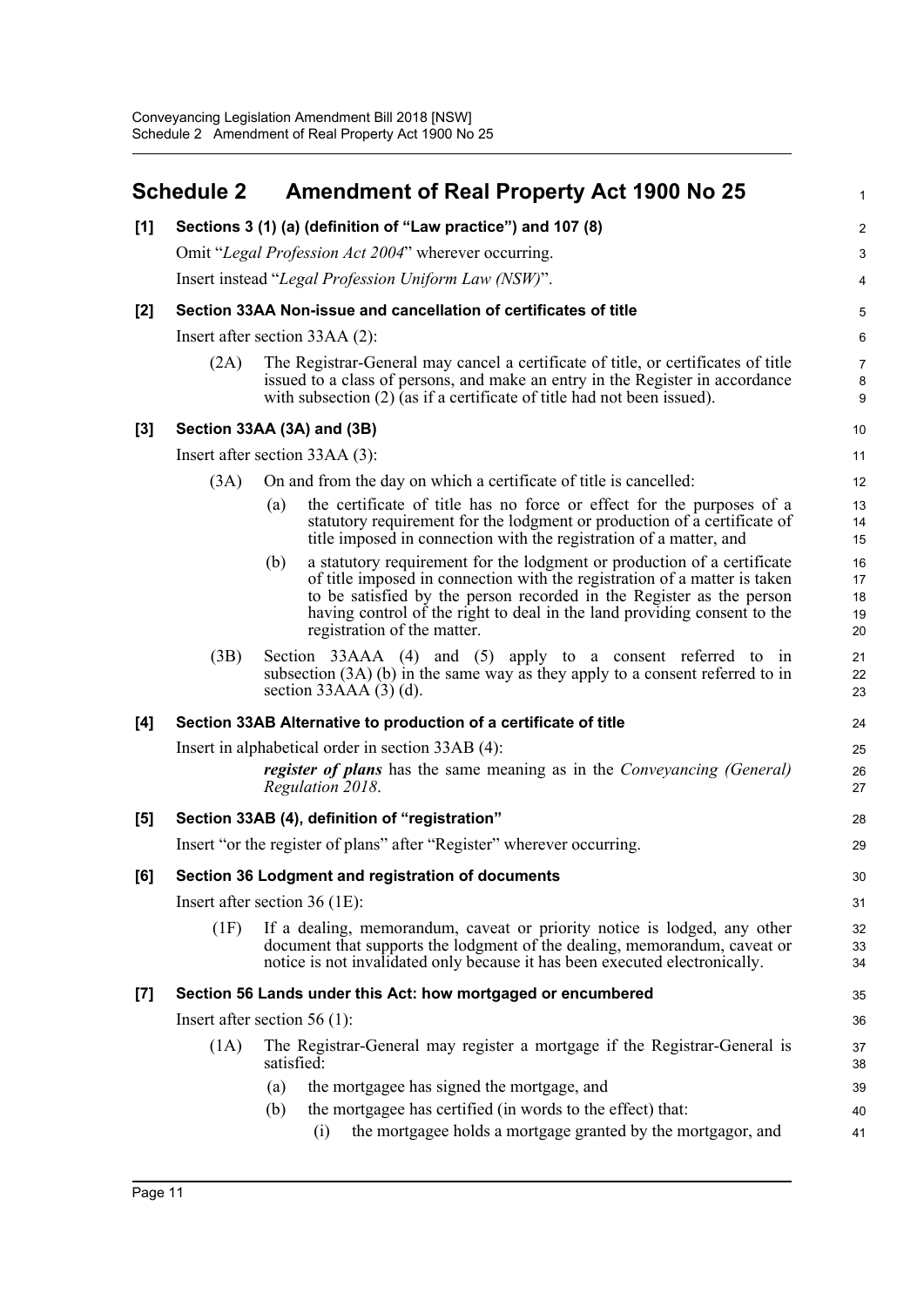|        | (ii)<br>the mortgage held by the mortgagee is on the same terms as the<br>mortgage lodged for registration.                                                                                             | 2                          |
|--------|---------------------------------------------------------------------------------------------------------------------------------------------------------------------------------------------------------|----------------------------|
| [8]    | Section 61 Application for foreclosure order                                                                                                                                                            |                            |
|        | Omit section 61 (4). Insert instead:                                                                                                                                                                    |                            |
|        | The statements made in the application must be verified:<br>(4)                                                                                                                                         | ŧ                          |
|        | by the statutory declaration of the applicant or other person applying on<br>(a)<br>the applicant's behalf, or                                                                                          | Е                          |
|        | if the statements are lodged by means of an Electronic Lodgment<br>(b)<br>Network, in a way approved by the Registrar-General.                                                                          | ε<br>ς                     |
| [9]    | Section 74B Lodgment of caveats against primary applications                                                                                                                                            | 10                         |
|        | Insert "or, in the case of a caveat lodged by means of an Electronic Lodgment Network, be<br>verified in a way approved by the Registrar-General" after "declaration" in<br>section 74B $(2)$ (c).      | 11<br>12<br>13             |
| $[10]$ | Section 74C Caveats lodged under section 74B to lapse under certain circumstances                                                                                                                       | 14                         |
|        | Insert "or, if the notice is lodged by means of an Electronic Lodgment Network, verified in<br>a way approved by the Registrar-General" after "to that effect" in section 74C (1) (b) (ii).             | 15<br>16                   |
| $[11]$ | Section 74W Effect of priority notice                                                                                                                                                                   | 17                         |
|        | Insert "or record" after "register" in section 74W (1).                                                                                                                                                 | 18                         |
| $[12]$ | Section 74W (1) (a)                                                                                                                                                                                     | 19                         |
|        | Insert "or writ" after "dealing".                                                                                                                                                                       | 20                         |
| $[13]$ | Section 74W (2) (j)                                                                                                                                                                                     | 21                         |
|        | Insert after section $74W(2)$ (i):                                                                                                                                                                      | 22                         |
|        | a transfer giving effect to a sale under a writ recorded under section 105<br>(i)<br>before the lodgment of the notice.                                                                                 | 23<br>24                   |
| $[14]$ | Section 97 Severance of joint tenancy by unilateral action                                                                                                                                              | 25                         |
|        | Insert "or verified in a way approved by the Registrar-General" after "declaration" in<br>section $97(4)$ .                                                                                             | 26<br>27                   |
| $[15]$ | Sections 105 (2) (c) and 105D (1) (a) (ii)                                                                                                                                                              | 28                         |
|        | Insert "or, if the application is lodged by means of an Electronic Lodgment Network, other<br>evidence verified in a way approved by the Registrar-General," after "declaration"<br>wherever occurring. | 29<br>3 <sub>C</sub><br>31 |
| $[16]$ | Section 105A Effect of recording writ                                                                                                                                                                   | 32                         |
|        | Omit "or" from section $105A(1)(r)$ .                                                                                                                                                                   | 33                         |
| $[17]$ | Section 105A (1) (s)                                                                                                                                                                                    | 34                         |
|        | Omit the paragraph.                                                                                                                                                                                     | 35                         |
|        |                                                                                                                                                                                                         |                            |